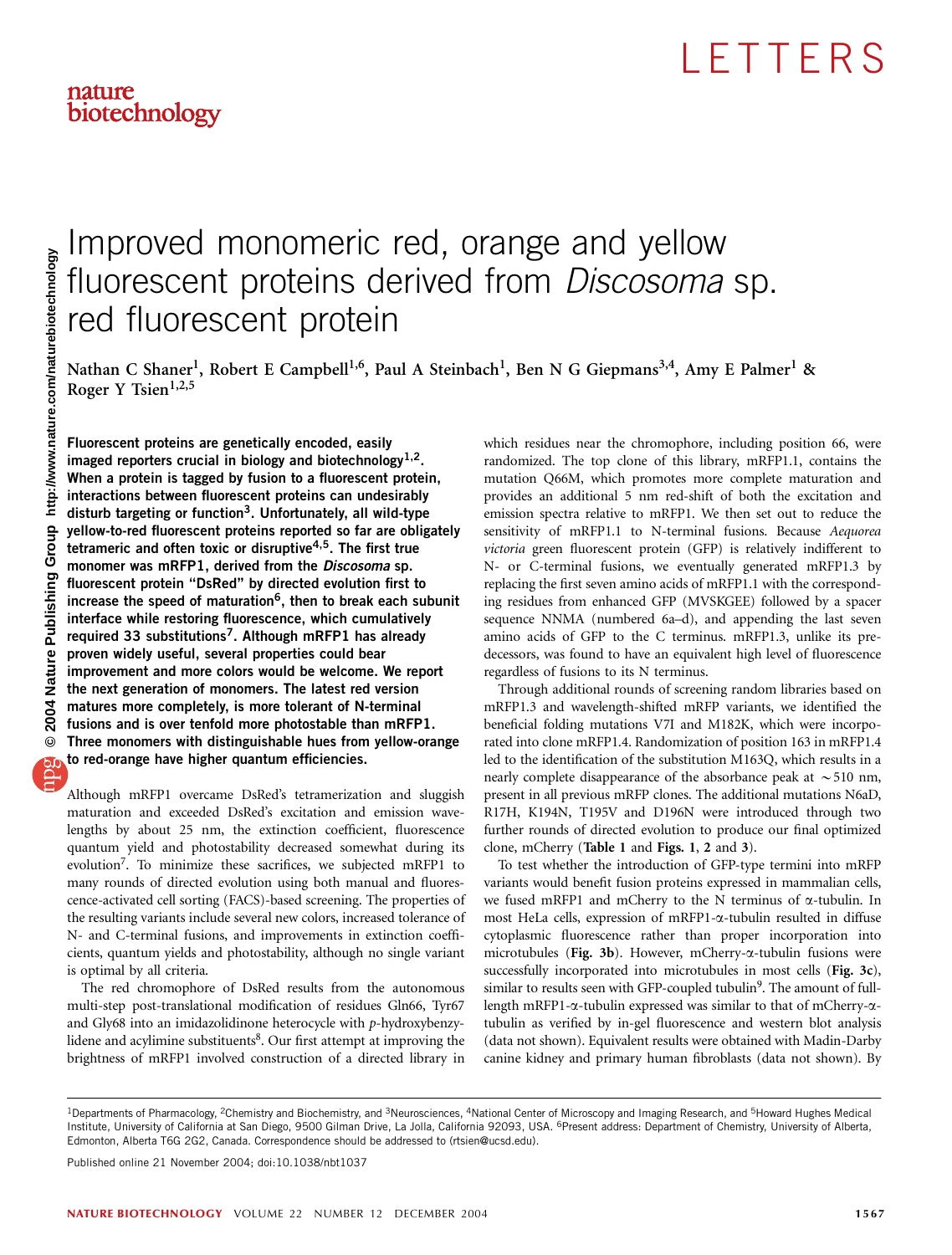| Fluorescent<br>protein | Excitation<br>maximum (nm) | Emission<br>maximum (nm) | Extinction coefficient<br>per chain <sup>a</sup> ( $M^{-1}$ cm <sup>-1</sup> ) | Fluorescence<br>quantum yield | Brightness of fully mature<br>protein (% of DsRed) | pKa   | $t_0$ = for maturation<br>at 37 $\degree$ C | $t_{0.5}$ for<br>bleach <sup>b</sup> , s |
|------------------------|----------------------------|--------------------------|--------------------------------------------------------------------------------|-------------------------------|----------------------------------------------------|-------|---------------------------------------------|------------------------------------------|
| <b>DsRed</b>           | 558                        | 583                      | 75.000                                                                         | 0.79                          | 100                                                | 4.7   | $\sim$ 10 h                                 | <b>ND</b>                                |
| T1                     | 555                        | 584                      | 38,000                                                                         | 0.51                          | 33                                                 | 4.8   | $<$ 1 $h$                                   | <b>ND</b>                                |
| Dimer <sub>2</sub>     | 552                        | 579                      | 69,000                                                                         | 0.69                          | 80                                                 | 4.9   | $\sim$ 2 h                                  | <b>ND</b>                                |
| mRFP1                  | 584                        | 607                      | 50,000                                                                         | 0.25                          | 21                                                 | 4.5   | $<1$ h                                      | 6.2                                      |
| mHoneydew              | 487/504                    | 537/562                  | 17.000                                                                         | 0.12                          | 3                                                  | < 4.0 | <b>ND</b>                                   | 5.9                                      |
| mBanana                | 540                        | 553                      | 6.000                                                                          | 0.70                          | $\overline{7}$                                     | 6.7   | 1 <sub>h</sub>                              | 1.4                                      |
| mOrange                | 548                        | 562                      | 71,000                                                                         | 0.69                          | 83                                                 | 6.5   | 2.5h                                        | 6.4                                      |
| dTomato                | 554                        | 581                      | 69.000                                                                         | 0.69                          | 80                                                 | 4.7   | 1 <sub>h</sub>                              | 64                                       |
| tdTomato               | 554                        | 581                      | 138,000                                                                        | 0.69                          | 160                                                | 4.7   | 1 <sub>h</sub>                              | 70                                       |
| mTangerine             | 568                        | 585                      | 38,000                                                                         | 0.30                          | 19                                                 | 5.7   | <b>ND</b>                                   | 5.1                                      |
| mStrawberry            | 574                        | 596                      | 90,000                                                                         | 0.29                          | 44                                                 | < 4.5 | 50 min                                      | 11                                       |
| mCherry                | 587                        | 610                      | 72,000                                                                         | 0.22                          | 27                                                 | < 4.5 | $15$ min                                    | 68                                       |

Table 1 Properties of novel fluorescent protein variants

<sup>a</sup>Extinction coefficients were measured by the alkali denaturation method<sup>8,30</sup> and are believed to be more accurate than the previously reported values for DsRed, T1, dimer2 and mRFP1<sup>7</sup>. <sup>b</sup>Time (s) to bleach to 50% emission intensity, at an illumination level that causes each molecule to emit 1,000 photons/s initially, that is, before any bleaching has occurred. See Methods for<br>more details. For comparis

contrast, fusions of b-actin with mRFP1 or mCherry were both successfully incorporated into the actin cytoskeleton (data not shown).

The dimer2 variant previously described<sup>7</sup> possesses many desirable properties, such as a faster and more complete maturation than wild-type DsRed and a greater fluorescent brightness than the fastmaturing mutant T1 (ref. 6) (DsRed-Express). Through five rounds of directed evolution, we found the optimal combination of mutations

to be V22M, Q66M, V105L and F124M, which resulted in improved maturation kinetics, a substantially reduced 'dead-end' green component and a small red-shift. The final clone, designated dimer (d)Tomato (Table 1 and Figs. 1 and 2b), contains GFP-type termini similar to those of mCherry, which result in a higher tolerance of N- and C-terminal fusions (data not shown). To construct a nonaggregating tag from the extremely bright dTomato, we genetically



Figure 1 Excitation and emission spectra for new RFP variants. Spectra are normalized to the excitation and emission peak for each protein. (a,b) Excitation (a) and emission (b) curves are shown as solid or dashed lines for monomeric variants and as a dotted line for dTomato and tdTomato, with colors corresponding to the color of each variant. (c,d) Purified proteins (from left to right, mHoneydew, mBanana, mOrange, tdTomato, mTangerine, mStrawberry, and mCherry) are shown in visible light (c) and fluorescence (d). The fluorescence image is a composite of several images with excitation ranging from 480 nm to 560 nm.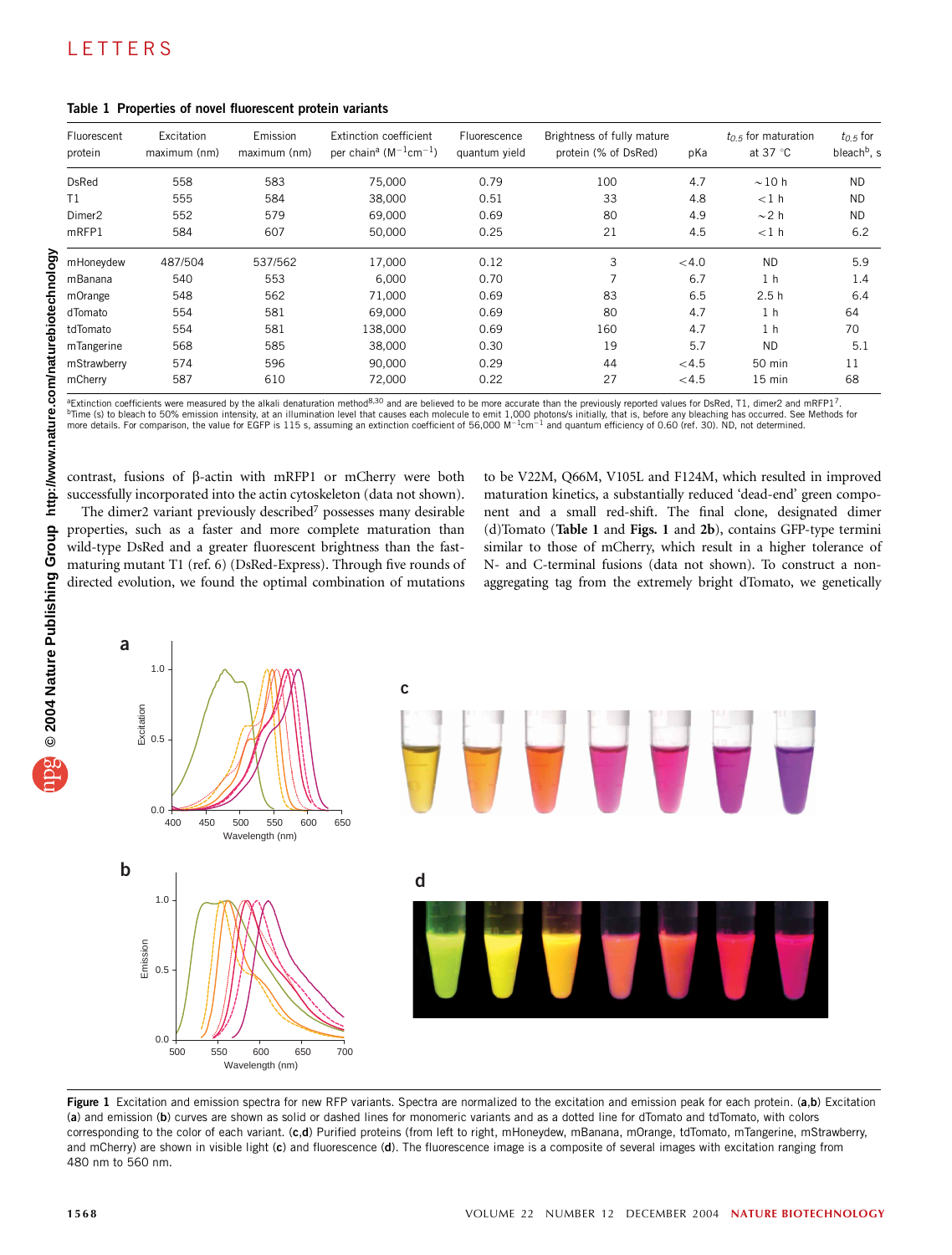#### **LETTERS**



| a                                                                                         |                                                                                                                                                                                                                                                                                                                                                                                                                                                                                                                                                                                                                                                                      |                                               | b                        |
|-------------------------------------------------------------------------------------------|----------------------------------------------------------------------------------------------------------------------------------------------------------------------------------------------------------------------------------------------------------------------------------------------------------------------------------------------------------------------------------------------------------------------------------------------------------------------------------------------------------------------------------------------------------------------------------------------------------------------------------------------------------------------|-----------------------------------------------|--------------------------|
| DsRed<br>mRFP1<br>mCherry<br>mStrawberry<br>mTangerine<br>mOrange<br>mBanana<br>mHoneydew | MRSSKN-----VIKEFMRFKVRMEGTVNGHEFEIEGEGEGRPYEGHNTVKLKVTKGGPLP 55<br>MASSED-----VIKEFMRFKVRMEGSVNGHEFEIEGEGEGRPYEGTOTAKLKVTKGGPLP<br>WVSKGEEDNMAIIKEFMRFKVHMEGSVNGHEFEIEGEGEGRPYEGTOTAKLKVTKGGPLP 55<br>MVSKGEENNMAIIKEFMRFKVRMEGSVNGHEFEIEGEGEGRPYEGTOTAKLKVTKGGPLP 55<br>MASSED-----VIKEFMRFKVRMEGSVNGHEFEIEGEGEGRPYEGTOTAKLKVTKGGPLP<br>WVSKGEENNMAIIKEFMRFKVRMEGSVNGHEFEIEGEGEGRPYEGFOTAKLKVTKGGPLP<br>WVSKGEENNMAVIKEFMRFKVRMEGSVNGHEFEIEGEGEGRPYEGTOTAKLKVTKGGPLP<br>MASSED-----VIKEFMRFKVRMEGSVNGHEFEIEGEGEGRPYEGTOTAKLKVTKGGPLP                                                                                                                                | 55<br>55<br>55<br>55<br>55                    |                          |
| DsRed<br>mRFP1<br>mCherry<br>mStrawberry<br>mTangerine<br>mOrange<br>mBanana<br>mHonevdew | FAWDILSPOFOYGSKVYVKHPADIPDYKKLSFPEGFKWERVMNFEDGGVVTVTODSSLOD 115<br>FAWDILSPOFOYGSKAYVKHPADIPDYLKLSFPEGFKWERVMNFEDGGVVTVTODSSLOD 115<br>FAWDILSPOFMYGSKAYVKHPADIPDYLKLSFPEGFKWERVMNFEDGGVVTVTODSSLOD 115<br>FAWDIL <mark>TPNFTYGSKAYVKHPADIPDYLKLSFPEGFKWERVMNFEDGGVVTVTODSSLOD 115</mark><br>FAWDILSPOF <mark>C</mark> YGSKAYVKHPADIPDYLKLSFPEGFKWERVMNFEDGGVVTVTODSSLOD 115<br>FAWDILSPOF <mark>T</mark> YGSKAYVKHPADIPDY <mark>F</mark> KLSFPEGFKWERVMNFEDGGVVTVTODSSLOD 115<br>FAWDILSPOF <mark>C</mark> YGSKAYVKHP <mark>TG</mark> IPDYFKLSFPEGFKWERVMNFEDGGVVTV <mark>A</mark> ODSSLOD 115<br>FAWDILSPOFMWGSKAYVKHPADIPDYLKLSFPEGFKWERVMNFEDGGVVTVTODSSLOD 115 |                                               |                          |
| DsRed<br>mRFP1<br>mCherry<br>mStrawberry<br>mTangerine<br>mOrange<br>mBanana<br>mHonevdew | GCFIYKVKFIGVNFPSDGPVMOKKTMGWEASTERLYPRDGVLKGEIHKALKLKDGGHYLV 175<br>GEFIYKVKLRGTNFPSDGPVMOKKTMGWEASTERMYPEDGALKGEIKMRLKLKDGGHYDA<br>GEFIYKVKLRGTNFPSDGPVMOKKTMGWEASSERMYPEDGALKGEIKORLKLKDGGHYDA<br>GEFIYKVKLRGTNFPSDGPVMOKKTMGWEASSERMYPEDGALKGEIKMRLKLKDGGHYDA<br>GEFIYKVKLRGTNFPSDGPVMOKKTMGWEASSERMYPEDGALKGEIKMRLKLKDGGHYDA<br>GEFIYKVKLRGTNFPSDGPVMOKKTMGWEASSERMYPEDGALKGEIKMRLKLKDGGHYTS<br>GEFIYKVKLRGTNFPSDGPVMOKKTMGWEASSERMYPEDGALKGEIKMRLKLKDGGHYSA<br>GEFIYKVKLRGTNFPSDGPVMOKKTMGWAATSERMYPEDGALKGEIKMRLKLKDGGHYDA                                                                                                                                     | 175<br>175<br>175<br>175<br>175<br>175<br>175 | <b>fdTomat</b><br>AY6782 |
| DsRed<br>mRFP1<br>mCherry<br>mStrawberry<br>mTangerine<br>mOrange<br>mBanana              | EFKSIYMAKKPVOLPGYYYVDSKLDITSHNEDYTIVEOYERTEGRHHLFL-<br>EVKTTYMAKKPVOLPGAYKTDIKLDITSHNEDYTIVEOYERAEGRHSTGA<br>EVKTTYKAKKPVOLPGAYNVNIKLDITSHNEDYTIVEQYERAEGRHSTGGMDELYK-<br>EVKTTYKAKKPVOLPGAYIVGIKLDITSHNEDYTIVELYERAEGRHSTGGMDELYK<br>EVKTTYMAKKPVOLPGAYKTDIKLDITSHNEDYTIVELYERAEGRHSTGA-------<br>EVKTTYKAKKPVOLPGAYIVGIKLDITSHNEDYTIVEOYERAEGRHSTGGMDELYK-<br>E <mark>T</mark> KTTYKAKKPVOLPGAY <mark>IAGEKI</mark> DITSHNEDYTIVE <mark>L</mark> YERAEGRHSTGGMDELYK                                                                                                                                                                                                | 225<br>225<br>231<br>231<br>225<br>231<br>231 | M<br>m                   |
| mHoneydew                                                                                 | EVKTTYMAKKPVOLPGAYKIDGKLDITSHNEDYTIVEOYERAEGRHSTGA------                                                                                                                                                                                                                                                                                                                                                                                                                                                                                                                                                                                                             | 225                                           | 119                      |



Figure 2 Sequences and genealogy. (a) Sequence alignment of mRFP variants with wild-type DsRed and mRFP1. Internal residues are shaded. mRFP1 mutations are shown in blue, and critical mutations in mCherry, mStrawberry, mTangerine, mOrange, mBanana and mHoneydew are shown in colors corresponding to the color of each variant. GFP-type termini on mRFP variants are shown in green. (b) A genealogy of DsRed-derived variants, with mutations critical to the phenotype of each variant. GenBank accession numbers are given under the name of each variant.

fused two copies of the gene to create a tandem dimer (td), as previously reported<sup>7</sup> (see Methods).

Many new fluorescent proteins with different colors have been discovered in diverse anthozoan species, but so far they all suffer from obligate tetramerization and would require efforts similar to the evolution of mRFP1 to produce widely useful fusion partners<sup>10</sup>. Because such monomerization is usually tedious and often unsuccessful, it might be more efficient to alter the excitation and emission wavelength of mRFP through directed evolution. Following the example of GFP engineering<sup>11,12</sup>, we explored substitutions at Gln66 and Tyr67, homologous to Tyr66 and Ser65 in GFP (see Supplementary Notes online for details on the variants mHoneydew (Y67W) and mBanana (Q66C, I197E)).

Initial mutations of position 66 in mRFP1.1 indicated that the substitutions Q66S, Q66T, and Q66C all yielded proteins substantially blue-shifted with respect to mRFP1. This led us to the development of mTangerine, which contains the substitutions Q66C and Q213L with respect to mRFP1.1 (Fig. 2), with excitation and emission peaks at 568 and 585 nm (Fig. 1). Although mTangerine has a respectable extinction coefficient (38,000  $M^{-1}cm^{-1}$ ) and quantum yield (0.3), we quickly moved on to development of Gln66-substituted mutants of mRFP1.4, with its optimized N and C termini.

Six rounds of directed evolution of mRFP1.4 M66T produced the final orange fluorescent variant, mOrange, with excitation and emission peaks at 548 nm and 562 nm (Table 1 and Figs. 1 and 2), similar to those of a tetrameric orange fluorescent protein from Cerianthus sp.<sup>13</sup> and a monomer evolved from a Fulgia concinna fluorescent protein $14$ . mOrange has an extinction coefficient equivalent to

that of mCherry, but a more than threefold higher quantum yield. Though mOrange is the brightest true monomer in the present series, it does exhibit substantial acid sensitivity, with a pKa of 6.5. However, the popular A. victoria GFP variant enhanced yellow fluorescent protein, with a pKa of 7.1 (ref. 15), has been used successfully as a qualitative fusion tag by many researchers. Additionally, from the initial mRFP1.4 M66T clone, through five rounds of directed evolution, we created a pH-stable orange-red variant, mStrawberry, which has the highest extinction coefficient (90,000  $M^{-1}cm^{-1}$ ) of the true monomers. Its wavelengths (excitation 574 nm, emission 596 nm) and quantum yield (0.29) are intermediate between those of mCherry and mOrange (Table 1 and Figs. 1 and 2).

The high extinction coefficient and quantum yield of mOrange made it attractive as a potential fluorescence resonance energy transfer (FRET) acceptor for GFP variants. To test this possibility, we constructed a  $\text{Zn}^{2+}$  sensor with mOrange and the violet-excited GFP mutant T-Sapphire<sup>16</sup> and compared it to the same sensor containing cyan fluorescent protein (CFP) and the citrine17 variety of YFP. T-Sapphire was chosen as the donor because it is optimally excited below 425 nm, where mOrange is negligibly excited. The domain that changes its conformation upon binding  $\text{Zn}^{2+}$  was modified from the original zif-268-derived version<sup>18</sup> by mutating the two  $Zn^{2+}$ -binding cysteines to histidine to eliminate any possibility of oxidation. The fusion of CFP and citrine respectively to the N and C termini of the modified  $Zn^{2+}$  finger displayed a 5.2-fold ratio change upon addition of  $\text{Zn}^{2+}$ , with an apparent K<sub>d</sub> of  $\sim$  200 µM. The corresponding mOrange-T-Sapphire combination yielded a sensor whose 562- to 514-nm emission ratio increased sixfold upon  $\text{Zn}^{2+}$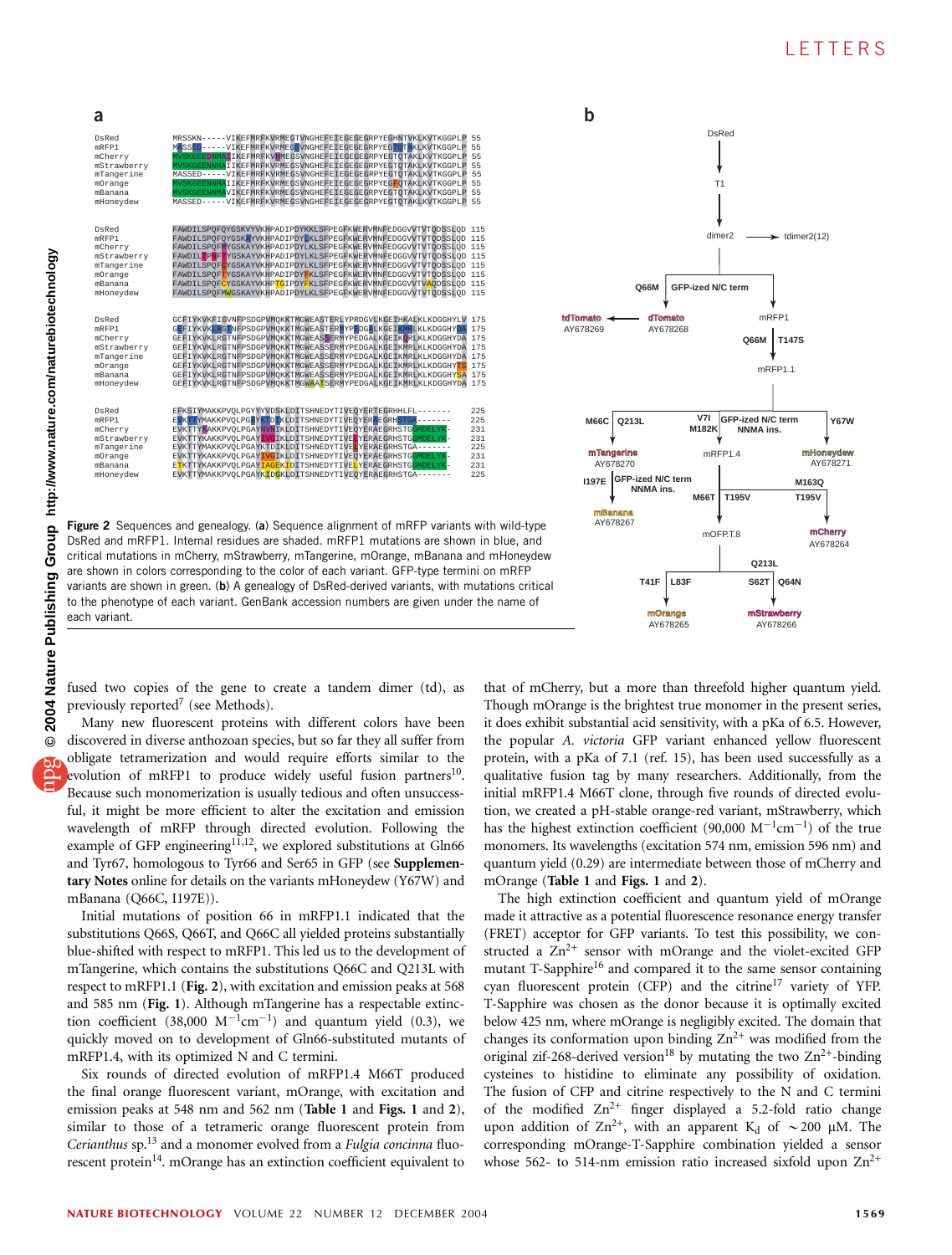

Figure 3 mCherry performance in fusion constructs. (a) mCherry is less sensitive than mRFP1 to the presence versus absence of an N-terminal fusion. mRFP1 and mCherry with N-terminal leader sequence containing a 6 $\times$  His tag (derived from pRSET<sub>B</sub>) or C-terminal tail with Myc-tag and 6 $\times$  His tag (derived from pBAD-Myc-His-A (Invitrogen)) were purified on Ni-NTA agarose beads in parallel with extensive washes. Absorbance spectra were taken and normalized to the 280 nm peak for each. Absorbance curves for mRFP1 are plotted in red, and those from mCherry are plotted in blue. Solid lines correspond to N-terminal 6 $\times$  His-tagged protein, and dotted lines correspond to C-terminal 6 $\times$  His-tagged protein. Whereas mRFP1 exhibited greatly reduced expression and apparent extinction coefficient (approximately fourfold lower) when expressed with the C-terminal tag, mCherry produced nearly identical results with either N-terminal or C-terminal tags. (b,c) Expressed in HeLa cells by transient transfection, mRFP1-a-tubulin (b) fails to incorporate into microtubules, whereas mCherry-a-tubulin (c) is incorporated into microtubules, as has been shown before for A. victoria-derived fluorescent proteins<sup>9</sup>. The mRFP1- $\alpha$ -tubulin image (b) was brightened by a factor of 2.5 to enable comparison with the mCherry- $\alpha$ -tubulin image (c). Microtubules containing mCherry- $\alpha$ -tubulin display dynamic behavior as expected for functional microtubules (data not shown). Scale bars, 10  $\mu$ m.

binding (Supplementary Fig. 1 online). This demonstrates that mOrange and T-Sapphire make a good emission-ratiometric FRET pair with a dynamic range at least equaling CFP and YFP but at longer emission wavelengths.

What is the basis of the spectral shifts of these mRFP variants? The largest single effect is seen with substitutions at chromophore position 66, where substitution with serine, threonine or cysteine results in a substantial blue-shift. In the absence of compensating mutations, the Q66S/T/C variants of mRFP1 all exhibit emission around 580 nm at neutral pH, but become brighter and more blue-shifted at high pH. The blue-shifted (mOrange) species is stabilized by T41F and L83F mutations, whereas the red-shifted (mStrawberry) form is favored by S62T, Q64N and Q213L. In mBanana (see Supplementary Notes online), the I197E mutation may contribute a hydrogen bond between the glutamate side chain and phenolate oxygen in the chromophore, resulting in a further redistribution of electron density. Confirmation or more detailed explanations await high-resolution structural information.

An obvious application of the proliferation of fluorescent protein colors is to discriminate many cell types, transcriptional activities or fusion proteins. In the most general case, determination of the  $n$  independent concentrations of each of the fluorescent proteins requires spectral or lifetime unmixing of at least  $n$  measurements. Such unmixing techniques have been shown to discriminate fluorescent species having spectra even more closely overlapping than the current palette<sup>19,20</sup>. However, there is an important special case where each cell or nonoverlapping subcellular structure has been tagged with a different fluorescent protein. When a cell or voxel contains at most one fluorescent protein, how many measurements are required to decide its identity and concentration? To determine this, bacteria separately transfected with EGFP, citrine, mBanana, mOrange, mStrawberry or mCherry were mixed and analyzed by flow cytometry, with excitation at 514 nm and emission simultaneously measured through three bandpass filters, 540–560 nm, 564–606 nm and 595–635 nm. Transformation of the three signals to polar coordinates enabled easy discrimination of the six populations and the relative amounts of fluorescent protein per cell (Supplementary Fig. 2 online). Thus three simple emission measurements are sufficient.

We compared the photostability of mRFP1 with that of its descendants and of EGFP (see Methods). To make fair comparisons among proteins with different extinction coefficients, overlaps with excitation filters and quantum yields, we normalized the bleach rates to an initial emission rate from each molecule of 1,000 photons/s. The resulting bleach curves (Supplementary Fig. 3 online) varied greatly in absolute rate but were generally far from single exponentials. Most showed an initial fast phase in which over 50% of the initial emission was lost, followed by a lower-amplitude, much slower decay phase. This complexity makes it difficult to extract a meaningful single number for the quantum efficiency of photobleaching. Therefore, we believe a realistic figure of merit for typical cell biological experiments is the time for the emission to drop to 50% of its initial value. These values are listed in Table 1. By this criterion, the best performers are tdTomato and mCherry, which are both more than tenfold better than mRFP1 and nearly as good as EGFP.

Just as no one type of fruit in a grocery store supplants all others, so there is no single best fluorescent protein within the cornucopia derived from DsRed via mRFP1 and dimer2. The highest brightness (product of extinction coefficient, 138,000  $M^{-1}cm^{-1}$ , and quantum yield, 0.69) is found in tdTomato, at the cost of doubling the molecular weight. A previous tandem dimer, t-HcRed1, was reported to have an extinction coefficient and quantum yield of 160,000  $M^{-1}$ cm<sup>-1</sup> and 0.04 (ref. 21), corresponding to about 15-fold less brightness than that of tdTomato. Among the true monomers, mCherry offers the longest wavelengths, the highest photostability, the fastest maturation and excellent pH resistance. Its excitation and emission maxima are just 3 nm longer than those of mRFP1, for which it is the closest upgrade. Although mCherry's quantum efficiency is slightly lower (0.22 versus 0.25 for mRFP1), its higher extinction coefficient (due to near-complete maturation), tolerance of N-terminal fusions and photostability make mRFP1 obsolete. For applications such as dual-emission FRET in which the acceptor's quantum yield must be maximized, mOrange is the current favorite (e.g., Supplementary Fig. 1 online), though its maturation time, pH sensitivity and photostability are currently far from optimal. Additional colors for multiwavelength tracking of distinct cells or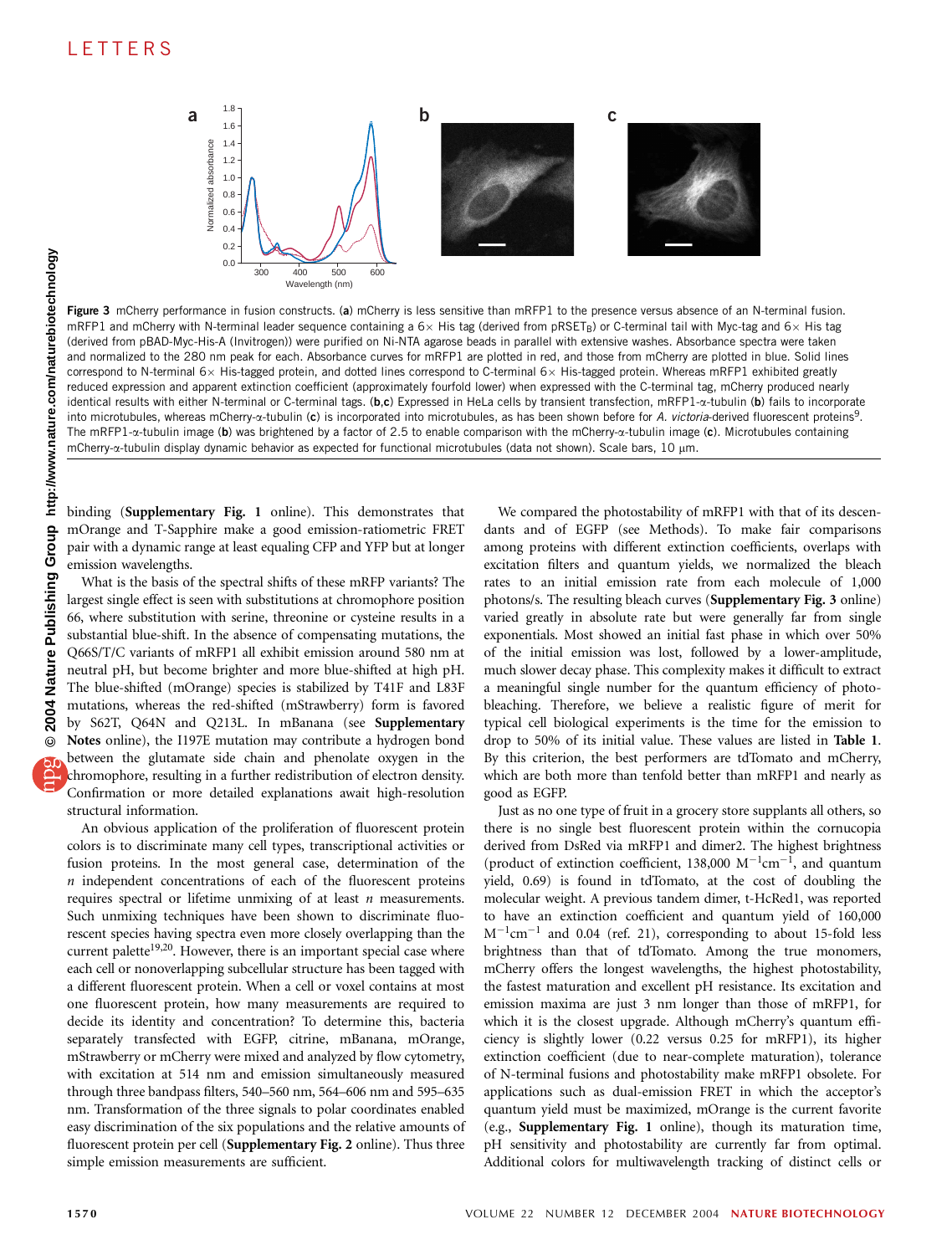substructures are available from mStrawberry, mTangerine, mBanana and mHoneydew in descending order of wavelengths and brightness.

What other possibilities exist for the engineering of mRFP-derived proteins? Other desirable properties that exist in tetrameric fluorescent proteins and their relatives are reversible photoactivation<sup>22</sup>, red-togreen photoconversion<sup>23,24</sup> and more extreme red-shifts<sup>10,21,25</sup>. One could also imagine the engineering of other more unconventional properties, such as phosphorescence or generation of singlet oxygen. Monomeric proteins with such properties would be quite valuable. Evolution of such proteins or recombination of the best features of the existing proteins will probably require even higher-throughput means to generate genetic diversity, coupled with new screens run in parallel for all requisite performance criteria.

#### **METHODS**

Mutagenesis and screening. mRFP1 and dimer2 (ref. 7) were used as the initial templates for construction of genetic libraries by a combination of saturation or partial saturation mutagenesis at particular residues and random mutagenesis of the whole gene. Random mutagenesis was performed by error-prone PCR as described<sup>17</sup> or by using the GeneMorph I or GeneMorph II kit (Stratagene). Mutations at specific residues were introduced as described<sup>7</sup>, or by sequential QuikChange (Stratagene), or by QuikChange Multi (Stratagene) or by a ligation-based method (description follows). Briefly, oligonucleotide primers containing the degenerate codons of interest at their 5' ends preceded by a SapI restriction site were used to amplify the RFP in two separate PCR reactions using PfuTurbo polymerase (Stratagene). Each PCR fragment was cut with SapI (New England Biolabs) to produce a 3-base overhang compatible with the other digested fragment, and purified digested fragments were ligated with T4 DNA ligase (New England Biolabs). Full-length ligation product inserts were gel purified and digested with EcoRI/BamHI (New England Biolabs) and inserted into  $pRSET_B$  or a modified  $pBAD$  vector (Invitrogen). For all library construction methods, chemically competent or electrocompetent Escherichia coli strain JM109(DE3) (for pRSET<sub>B</sub>) or LMG194 (for pBAD)<sup>26</sup> were transformed and grown overnight on LB/agar (supplemented with 0.02% (wt/vol) L-arabinose (Fluka) for pBAD constructs) at 37  $^{\circ}$ C and maintained thereafter at 25 °C. Luria-Bertani (LB)/agar plates were manually screened as previously described<sup>27</sup>. JM109(DE3) colonies of interest were cultured overnight in 2 ml LB supplemented with ampicillin. LMG194 colonies of interest were cultured for 8 h in 2 ml minimal medium (RM) supplemented with ampicillin and 0.2% (wt/vol) D-glucose, and then culture volume was increased to 4 ml with LB/ampicillin. RFP expression was then induced by adding L-arabinose to a final concentration of 0.2% (wt/vol) and cultures were allowed to continue growing overnight. For both JM109(DE3) and LMG194, a fraction of the cell pellet was extracted with B-PER II (Pierce), and spectra were obtained using a Safire 96-well plate reader with monochromators (TECAN). DNA was purified from the remaining pellet by QIAprep spin column (Qiagen) and submitted for sequencing.

Construction of tandem dimer and FRET constructs. To construct tdTomato with a 12-residue linker (GHGTGSTGSGSS), dTomato was amplified in two separate PCR reactions, the first PCR retaining the 7-residue GFP-type N terminus (MVSKGEE) but deleting the 7-residue GFP-type C terminus and adding the first half of the 12-residue linker followed by a SapI restriction site, and the second PCR adding the remaining half of the 12-residue linker followed by the sequence ASSEDNNMA before residue 7 of dTomato, and ending with the 7-residue GFP-type C terminus (GMDELYK). Agarose gelpurified PCR products were digested with SapI, gel purified and ligated with T4 DNA ligase. The full-length ligation product was gel purified, digested with EcoRI/BamHI and ligated into a modified pBAD vector. For FRET constructs, the original  $\text{Zn}^{2+}$  sensor<sup>18</sup> was modified such that the two  $\text{Zn}^{2+}$ -ligating cysteine residues were mutated to histidine. The modified  $Zn^{2+}$  finger domain, HERPYAHPVESHDRFSRSDELTRHIRIHTGQK (Zn<sup>2+</sup> ligating residues in bold, mutated residues underlined), was inserted between CFP and citrine with SphI and SacI sites as linkers. PCR-amplified mOrange and T-Sapphire<sup>16</sup> were inserted into BamHI/SphI and EcoRI/SacI sites, replacing CFP and citrine. Protein production and characterization. RFPs were expressed from pBAD vectors in E. coli LMG194 by growing single colonies in 40 ml RM/ampicillin supplemented with 0.2% D-glucose for 8 h, adding 40 ml LB/ampicillin and L-arabinose to a final concentration of 0.2%, and incubating overnight at 37  $^{\circ}$ C. For maturation experiments, flasks were sealed with parafilm upon induction to restrict oxygen availability. All proteins were purified by Ni-NTA chromatography (Qiagen) and dialyzed into PBS. Biochemical and fluorescence characterization experiments were done as described<sup>5</sup>. For FRET measurements, purified  $Zn^{2+}$  sensor proteins were diluted in 10 mM MOPS, 100 mM KCl, pH 7.4 with either 1 mM EDTA or 1 mM ZnCl<sub>2</sub>, and fluorescence emission spectra were collected with excitation near the peak donor excitation wavelength.

Cloning of tubulin chimeras, transfection and imaging. cDNAs were inserted following standard procedures into the HindIII and XhoI sites of pCDNA3.1 (Invitrogen), resulting in cDNAs encoding mRFP1-GGR-human-a-tubulin and mCherry-SGLRSRA-human-a-tubulin, both lacking the first methionine of tubulin. PCR-mediated cloning was verified by automated sequencing. HeLa cells were grown in 3-cm dishes with poly-D-lysine coated glass-bottoms (Matek) in DMEM supplemented with penicillin and streptomycin and 10% fetal calf serum. HeLa cells were transfected using Fugene (Invitrogen) and analyzed 2 d post-transfection. Imaging was done on a Biorad MRC1024 confocal system, controlled by Lasersharp2000 software. The stage was maintained at 37 °C using a lens heater (Bioptechs) and a 3-cm water-circulationbased dish heater. Acquisition was in one focal plane, using 568 nm excitation and collecting  $>585$  nm emission.

Electrophoresis, in-gel fluorescence and western blot analysis. Transfected cells were lysed in 120 µl Laemmli Sample Buffer (50 mM Tris pH 6.8, 2% (wt/ vol) SDS, 10% (vol/vol) glycerol, 5% (vol/vol) β-mercaptoethanol, 0.1% (wt/ vol) bromophenol blue) and the lysates were sheared. Lysates were either left untreated (in-gel fluorescence assay) or heated for 10 min at 95  $^{\circ}$ C (western blot). We ran 15 µl of each sample on a 10-20% Novex Tris-Glycine gel (Invitrogen). Fluorescence was measured using 560/40 nm excitation and 620/ 20 nm emission filters. The gel with the denaturated samples was transferred to Immobilon (Millipore). The membranes were blocked in 2.5% (wt/vol) BSA and subsequently probed with primary antibody anti- $\alpha$ -tubulin (B512, Sigma) followed by goat-anti-mouse antibody conjugated to horseradish peroxidase (Calbiochem). Blots were washed extensively, and immunostained proteins were visualized using Western Lightning Chemiluminescence (Perkin Elmer).

FACS. A modified version of the protocol described<sup>28</sup> was used for FACS screening of large libraries of fluorescent protein mutants. Briefly, E. coli LMG194 was electroporated with a modified pBAD vector containing the gene library, and the transformed cells were grown in 30 ml RM supplemented with ampicillin and 0.2% (wt/vol) D-glucose. After 8 h, RFP expression was induced by adding L-arabinose to a final concentration of 0.2% (wt/vol). Cultures induced overnight were diluted 1:100 into Dulbecco's PBS supplemented with ampicillin before FACS sorting. Multiple rounds of cell sorting were done on a FACSDiva (BD Biosciences) in yield-mode for the first sort and purity- or single-cell mode for subsequent sorts of the same library. Sorted cells were grown overnight in 4 ml RM/amp with 0.2% (wt/vol) D-glucose and the resulting saturated culture was diluted 1:100 into 30 ml RM/Amp with 0.2% (wt/vol) D-glucose to start the next culture to be sorted. After three to four rounds of FACS sorting, the bacteria were plated onto LB/agar supplemented with 0.02% (wt/vol) L-arabinose and grown overnight, after which individual clones were screened manually as described above.

Photobleaching measurements. Aqueous droplets of purified protein in PBS were formed under mineral oil in a chamber on the fluorescence microscope stage. For reproducible results it proved essential to pre-extract the oil with aqueous buffer, which would remove any traces of autoxidized or acidic contaminants. The droplets were small enough  $(5-10 \mu m)$  diameter) so that all the molecules would see the same incident intensity. The absolute excitation irradiance in photons/(cm<sup>2</sup>  $\times$  s  $\times$  nm) as a function of wavelength was computed from the spectra of a xenon lamp, the transmission of the excitation filter, the reflectance of the dichroic mirror, the manufacturer-supplied absolute spectral sensitivity of a miniature integrating-sphere detector (SPD024 head and ILC1700 meter, International Light Corp.) and the measured detector current.